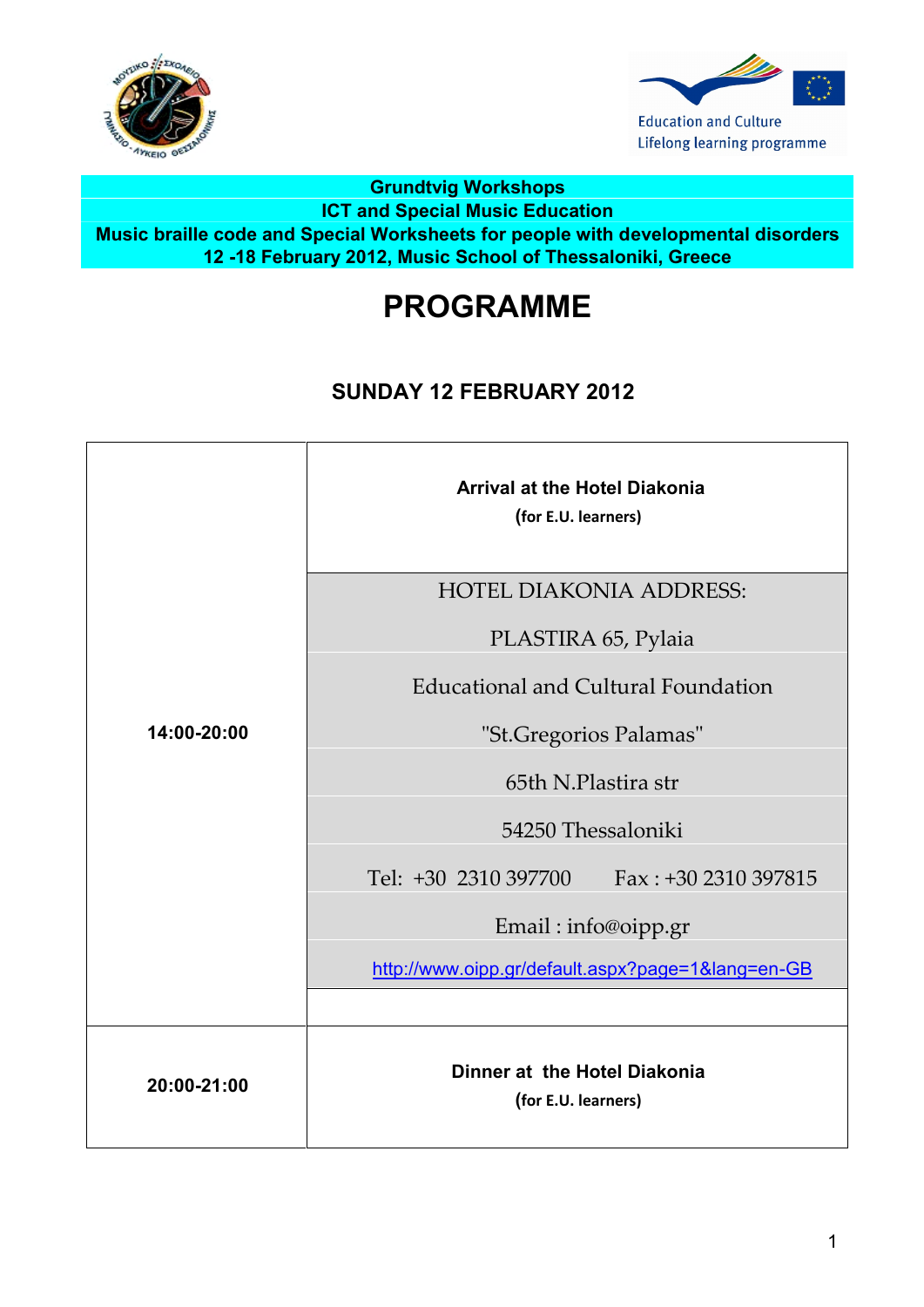



**ICT and Special Music Education**

**Music braille code and Special Worksheets for people with developmental disorders 12 -18 February 2012, Music School of Thessaloniki, Greece**

#### **MONDAY 13 FEBRUARY 2012**

| 7:30-8:30      | <b>Breakfast at the Hotel</b><br>Diakonia (for E.U. learners)                                                           |                        |                                                                                                                                                                |
|----------------|-------------------------------------------------------------------------------------------------------------------------|------------------------|----------------------------------------------------------------------------------------------------------------------------------------------------------------|
| 8:45           | <b>Transportation by Taxi to</b><br>the Music School of<br><b>Thessaloniki</b>                                          |                        |                                                                                                                                                                |
| $9:00 - 10:00$ | <b>REGISTRATION</b>                                                                                                     | <b>Theatre Hall</b>    |                                                                                                                                                                |
| 10:00-10:30    | <b>Welcome ceremony</b>                                                                                                 | <b>Theatre Hall</b>    | <b>Director and</b><br><b>Organizing Committee</b>                                                                                                             |
| 10:30-10:45    | <b>Coffee break</b>                                                                                                     |                        |                                                                                                                                                                |
| 10:45-12:30    | <b>Working music projects</b><br>for people with S.E.N.                                                                 | <b>Theatre Hall</b>    | <b>Mrs Tsaousoglou</b><br><b>Music Instructor</b>                                                                                                              |
| 12:30-13:30    | Lunch                                                                                                                   |                        |                                                                                                                                                                |
| 13:30-14:30    | <b>ICT and Blindness</b><br><b>Introduction to the</b><br><b>Braille code</b>                                           | <b>Computer</b><br>Lab | <b>Mrs Zouma, Mr Hatzidafnis</b><br><b>Mrs Athanasiadou</b><br><b>Center for Education and</b><br><b>Rehabilitation of the Blind</b><br>(C.E.R.B) Thessaloniki |
| 14:30-14:40    | <b>Pause</b>                                                                                                            |                        |                                                                                                                                                                |
| 14:40-15:45    | <b>ICT and Innovation in</b><br><b>Special Music Education</b><br><b>Special Worksheets for</b><br>students with S.E.N. | <b>Computer</b><br>Lab | <b>Fr Theodor Tsampatzidis</b><br><b>Music teacher</b><br>for students with S.E.N<br><b>Music Sch. Thessaloniki</b>                                            |
| 16:00          | <b>Transportation by Taxi</b><br>to the Hotel                                                                           |                        |                                                                                                                                                                |
| 20:00-21:00    | <b>Dinner at Hotel</b><br>(for E.U. learners)                                                                           |                        |                                                                                                                                                                |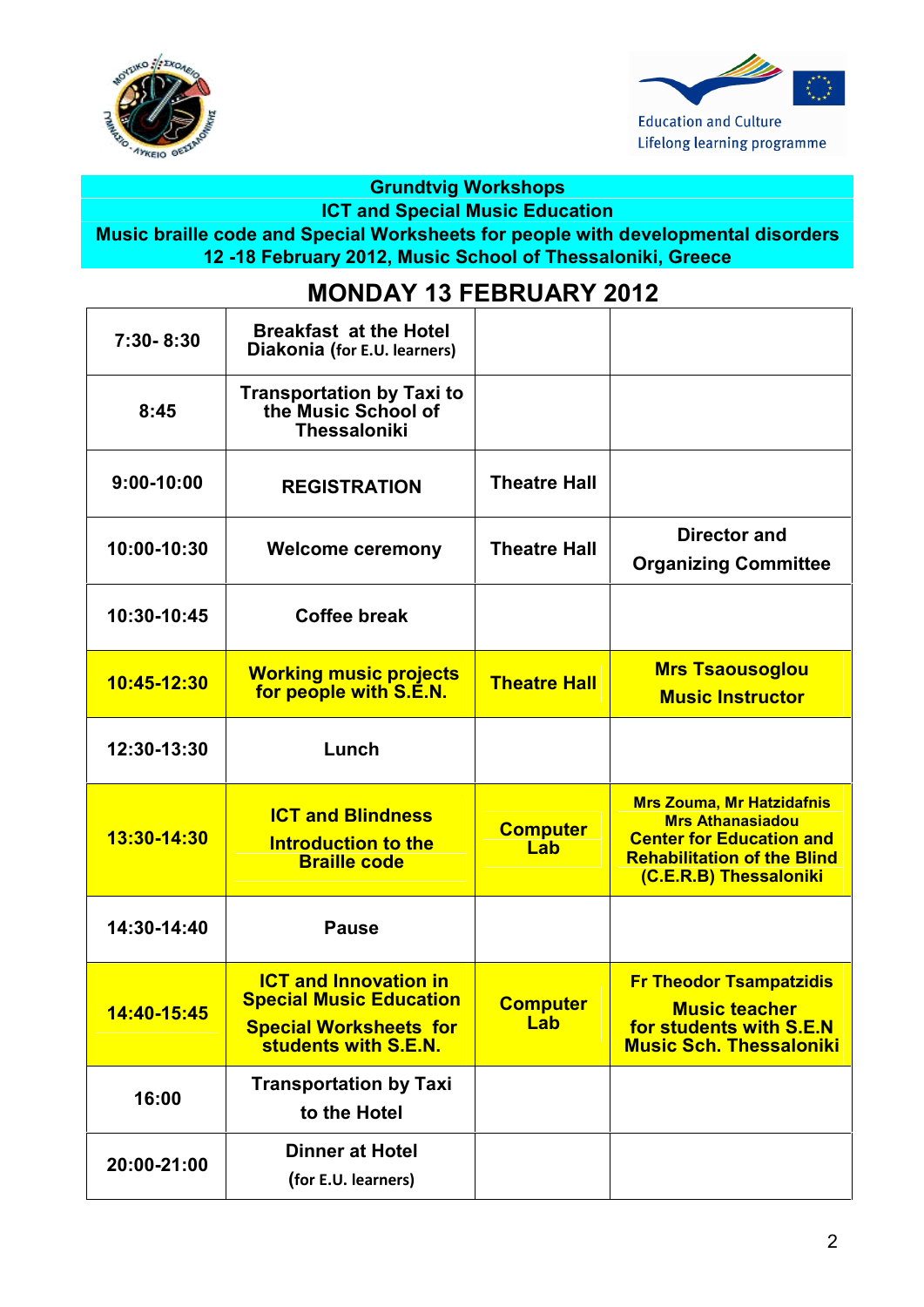



**ICT and Special Music Education**

**Music braille code and Special Worksheets for people with developmental disorders 12 -18 February 2012, Music School of Thessaloniki, Greece**

#### **TUESDAY 14 FEBRUARY 2012**

| 7:30-8:30      | <b>Breakfast at the Hotel</b>                                                                                                                                                 |                                                                     |                                                                                                                                                                      |
|----------------|-------------------------------------------------------------------------------------------------------------------------------------------------------------------------------|---------------------------------------------------------------------|----------------------------------------------------------------------------------------------------------------------------------------------------------------------|
| 8:45           | <b>Transportation by Taxi</b><br>to the Music School                                                                                                                          |                                                                     |                                                                                                                                                                      |
| $9:00 - 10:20$ | <b>Supportive structures</b><br>and use of Information<br><b>Technology at the</b><br><b>University of Macedonia</b><br><b>Library for visually</b><br><b>impaired people</b> | <b>Theater Hall</b>                                                 | <b>Mr Kolovos, Mr Zacharos,</b><br><b>Mrs Fragkou, Mr Zontanos</b><br><b>Mrs Patragkou, Mrs Baliou</b><br><b>UNIVERSITY</b><br><b>OF MACEDONIA</b><br><b>LIBRARY</b> |
| 10:20-10:40    | <b>Coffee break</b>                                                                                                                                                           |                                                                     |                                                                                                                                                                      |
| 10:40-12:30    | <b>Music Therapy for</b><br>people with S.E.N.                                                                                                                                | <b>Theater Hall</b>                                                 | <b>Dr Psaltopoulou</b><br>music therapist Ph.D,<br><b>MA-CMT</b><br><b>Aristotle University</b><br>of Thessaloniki                                                   |
| 12:30-13:30    | Lunch                                                                                                                                                                         |                                                                     |                                                                                                                                                                      |
| 13:30-14:30    | <b>Introduction to Music</b><br><b>Braille code</b>                                                                                                                           | <b>Computer Lab</b>                                                 | <b>Mrs Zimmermann</b><br><b>RNIB Music Adviser</b>                                                                                                                   |
| 14:30-14:45    | <b>Pause</b>                                                                                                                                                                  |                                                                     |                                                                                                                                                                      |
| 14:45-15:45    | <b>Basic Braille</b><br><b>Music Code I</b>                                                                                                                                   | <b>Computer Lab</b>                                                 | <b>Mrs Zimmermann</b><br><b>RNIB Music Adviser</b>                                                                                                                   |
| 16:00          | <b>Transportation by Taxi</b><br><b>To the Hotel</b>                                                                                                                          |                                                                     |                                                                                                                                                                      |
| 19:30-21:30    | <b>Traditional Dinner at</b><br><b>A Greek Taverna</b>                                                                                                                        | <b>Traditional Taverna</b><br>"Ta Adelfia"<br>Platia Skra Kalamaria | Tel. +30 2310 431800,<br>http://www.foodplaza.gr                                                                                                                     |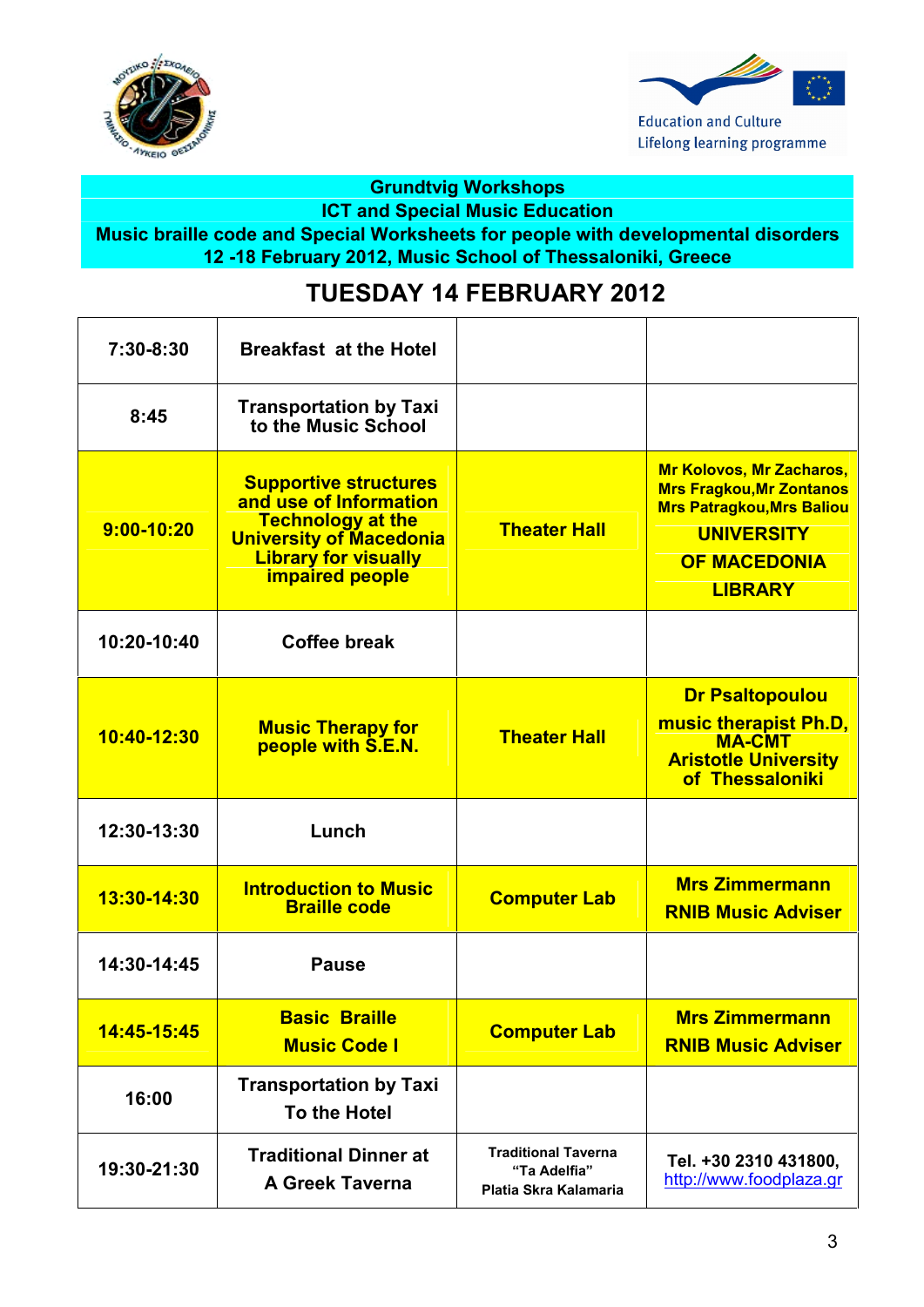



**ICT and Special Music Education Music braille code and Special Worksheets for people with developmental disorders 12 -18 February 2012, Music School of Thessaloniki, Greece**

### **WEDNESDAY 15 FEBRUARY 2012**

| 7:30-8:30      | <b>Breakfast at the Hotel</b><br><b>Diakonia</b>                                                                           |                     |                                                                                                             |
|----------------|----------------------------------------------------------------------------------------------------------------------------|---------------------|-------------------------------------------------------------------------------------------------------------|
| 8:45           | <b>Transportation by Taxi</b><br>to the Music School of<br><b>Thessaloniki</b>                                             |                     |                                                                                                             |
| $9:00 - 10:20$ | <b>Libraries for the Blind</b><br><b>Basic Braille</b><br><b>Music Code II</b>                                             | <b>Computer Lab</b> | <b>Mrs Zimmermann</b><br><b>RNIB Music Adviser</b>                                                          |
| 10:20-10:40    | <b>Coffee break</b>                                                                                                        |                     |                                                                                                             |
| 10:40-12:30    | <b>Introduction to the early</b><br><b>Christian Era and the</b><br><b>Byzantine Chant-</b><br><b>History and Practice</b> | <b>Computer Lab</b> | Dr Katsanevaki<br><b>Ethnomusicologist</b><br><b>University of</b><br><b>Macedonia</b>                      |
| 12:30-13:30    | Lunch                                                                                                                      |                     |                                                                                                             |
| 13:30-14:30    | <b>Electronic Braille</b><br><b>Byzantine chant code</b>                                                                   | <b>Computer Lab</b> | <b>Fr Tsampatzidis</b><br><b>Music teacher for</b><br>students with S.E.N<br><b>Music Sch. Thessaloniki</b> |
| 14:30-14:45    | <b>Pause</b>                                                                                                               |                     |                                                                                                             |
| 14:45-15:45    | <b>Electronic Braille</b><br><b>Music Code I</b>                                                                           | <b>Computer Lab</b> | <b>Mrs Zimmermann</b><br><b>RNIB Music Adviser</b>                                                          |
| 16:00          | <b>Transportation by Taxi</b><br><b>To the Hotel</b>                                                                       |                     |                                                                                                             |
| 20:00-21:00    | <b>Dinner at Hotel</b><br>(for E.U. learners)                                                                              |                     |                                                                                                             |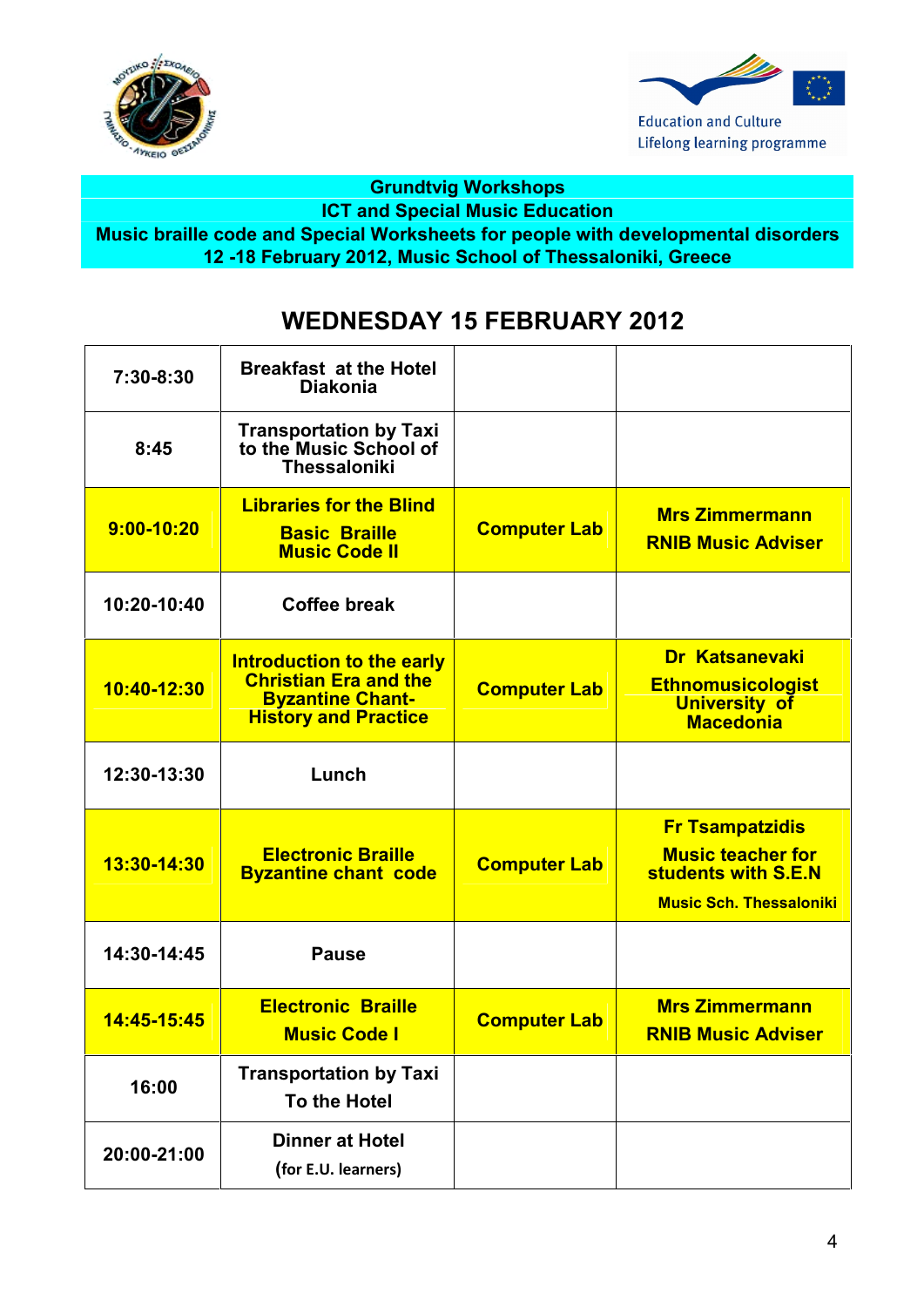



**ICT and Special Music Education Music braille code and Special Worksheets for people with developmental disorders 12 -18 February 2012, Music School of Thessaloniki, Greece**

### **THURSDAY 16 FEBRUARY 2012**

| 7:30-8:30      | <b>Breakfast at the Hotel</b><br><b>Diakonia</b>                                |                     |                                                              |
|----------------|---------------------------------------------------------------------------------|---------------------|--------------------------------------------------------------|
| 8:45           | <b>Transportation by Taxi<br/>to the Music School of</b><br><b>Thessaloniki</b> |                     |                                                              |
| $9:00 - 10:20$ | <b>Electronic Braille</b><br><b>Music Code II</b>                               | <b>Computer Lab</b> | <b>Mrs Zimmermann</b><br><b>RNIB Music</b><br><b>Adviser</b> |
| 10:20-10:30    | <b>Coffee break</b>                                                             |                     |                                                              |
| 10:30-12:00    | <b>Transcribing Harmony</b><br>and Piano Music<br><b>into Braille I</b>         | <b>Computer Lab</b> | <b>Mrs Zimmermann</b><br><b>RNIB Music</b><br><b>Adviser</b> |
| 12:00-12:45    | Lunch                                                                           |                     |                                                              |
| 12:45-13:15    | <b>Transportation to</b><br><b>Byzantine Museum</b>                             |                     |                                                              |
| 13:30-15:30    | <b>Byzantine Museum</b>                                                         |                     |                                                              |
| 15:30-19:00    | <b>Bus City tour</b>                                                            |                     |                                                              |
| 20:00-21:00    | <b>Dinner at Hotel</b>                                                          |                     |                                                              |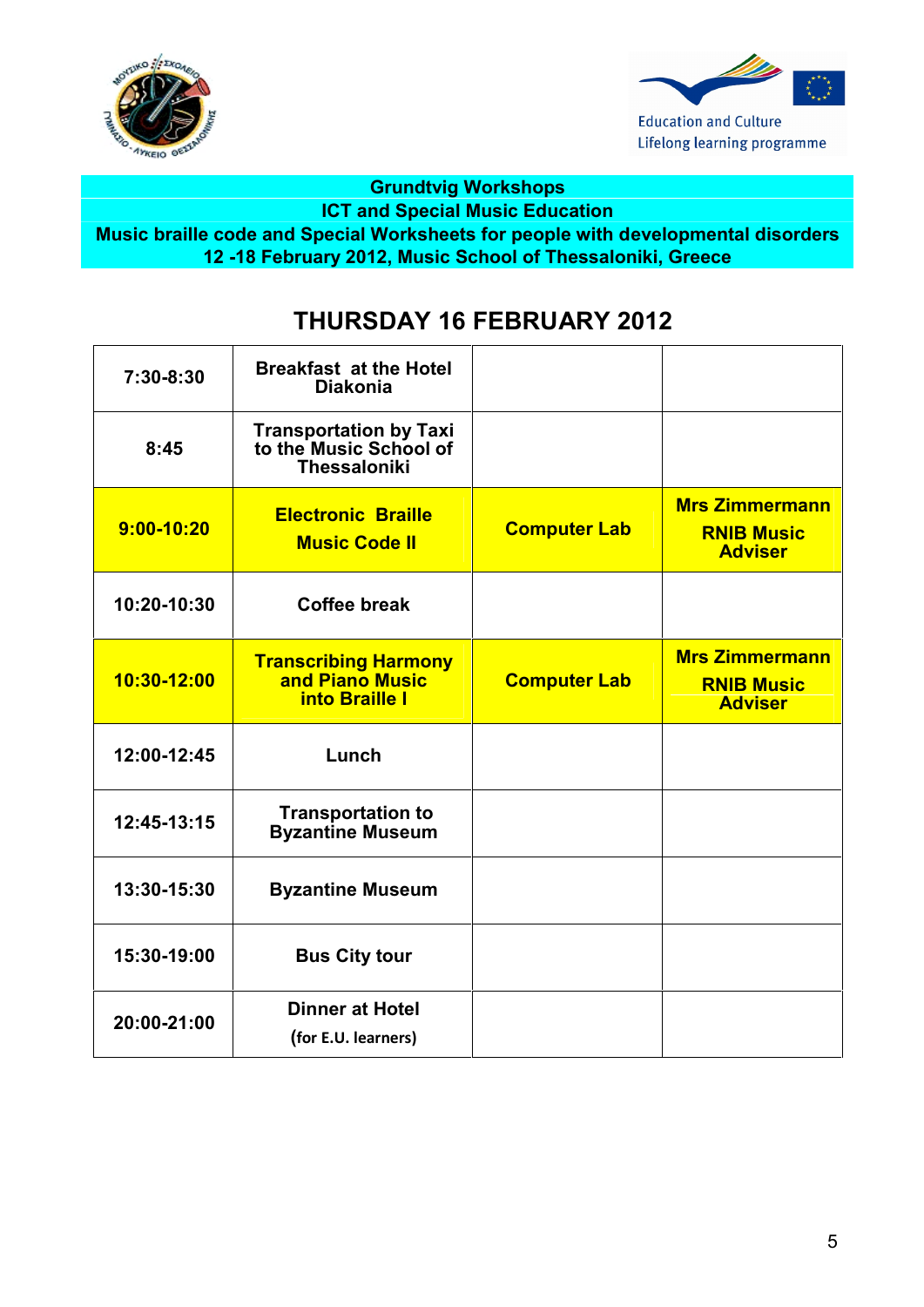



**ICT and Special Music Education**

#### **Music braille code and Special Worksheets for people with developmental disorders 12 -18 February 2012, Music School of Thessaloniki, Greece**

### **FRIDAY 17 FEBRUARY 2012**

| 7:30-8:30      | <b>Breakfast at the Hotel</b>                                                                                                     |                     |                                                                                       |
|----------------|-----------------------------------------------------------------------------------------------------------------------------------|---------------------|---------------------------------------------------------------------------------------|
| 8:45           | <b>Transportation by Taxi</b><br>to the Music School                                                                              |                     |                                                                                       |
| $9:00 - 10:20$ | <b>Transcribing Harmony</b><br>& Piano Music<br><b>into Braille II</b>                                                            | <b>Theatre Hall</b> | <b>Mrs Zimmermann</b><br><b>RNIB Music</b><br><b>Adviser</b>                          |
| 10:20-10:40    | <b>Coffee break</b>                                                                                                               |                     |                                                                                       |
| 10:40-12:30    | <b>ICT and Innovation</b><br><b>Preparing a</b><br><b>School Event with</b><br>People with S.E.N.<br><b>(Theory and Practice)</b> | <b>Theatre Hall</b> | <b>Mr Stamatiou</b><br><b>Music Teacher at</b><br>the Music School<br>of Thessaloniki |
| 12:30-13:30    | Lunch                                                                                                                             |                     |                                                                                       |
| 13:30-15:00    | <b>Preparation for the</b><br><b>Workshop Presentation</b><br>with Participation<br>of all learners                               | <b>Theatre Hall</b> | <b>Fr Tsampatzidis</b><br><b>Mr Stamatiou</b>                                         |
| 15:15          | <b>Transportation by Taxi</b><br><b>To the Hotel</b>                                                                              |                     |                                                                                       |
|                |                                                                                                                                   |                     |                                                                                       |
| 18:45          | <b>Transportation by Taxi</b><br><b>To the Music School</b>                                                                       |                     |                                                                                       |
| 19:30-21:00    | <b>Open Presentation</b><br><b>Of the Workshop</b>                                                                                | <b>Theatre Hall</b> |                                                                                       |
| 21:00          | Dinner (for E.U. learners)                                                                                                        |                     |                                                                                       |
| 21:30          | <b>Transportation</b><br>to the Hotel                                                                                             |                     |                                                                                       |